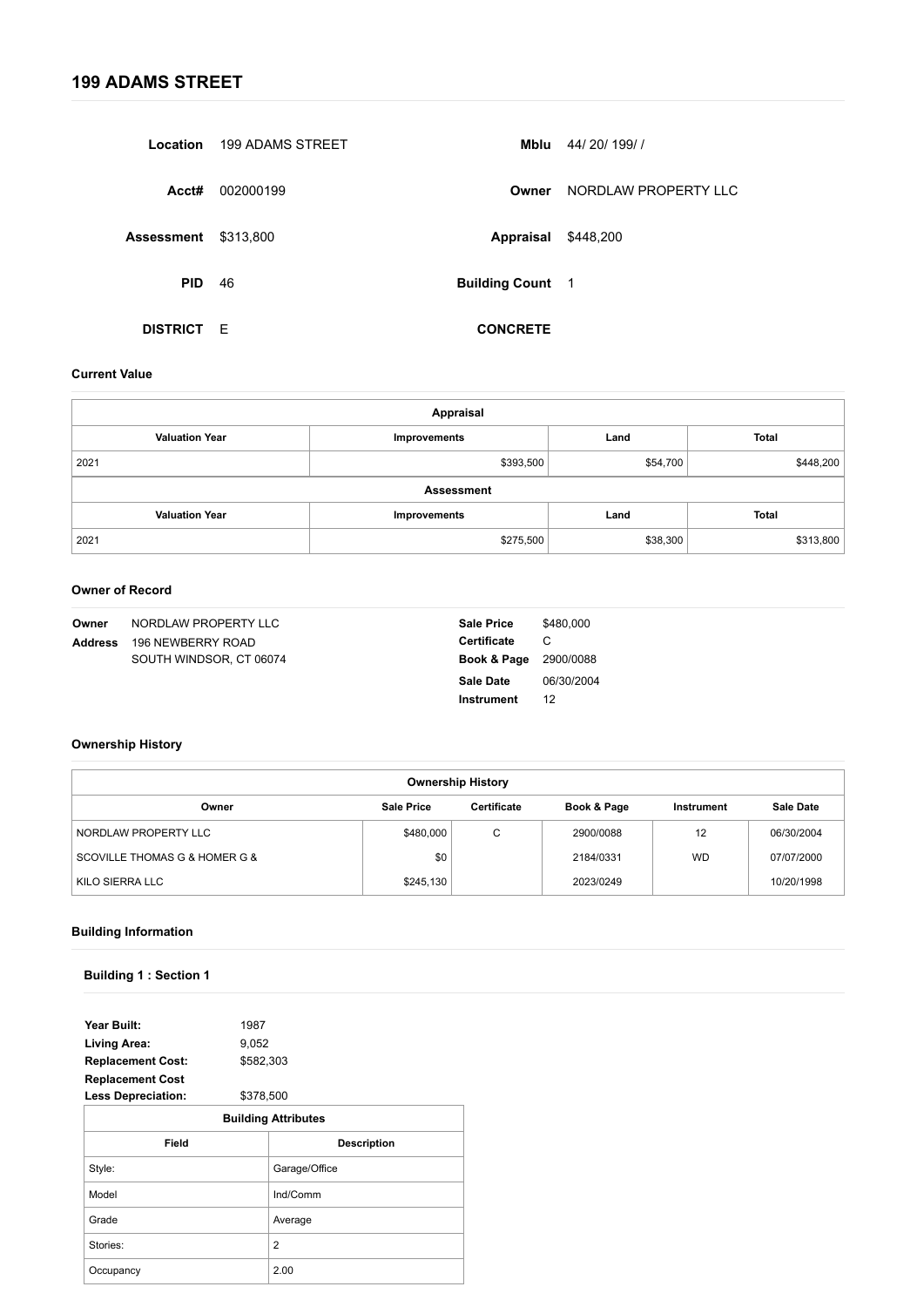| <b>Exterior Wall 1</b> | Clapboard             |
|------------------------|-----------------------|
| <b>Exterior Wall 2</b> | Concr/Cinder          |
| Roof Structure         | Gable/Hip             |
| Roof Cover             | <b>Asphalt Shingl</b> |
| Interior Wall 1        | Drywall/Sheetr        |
| <b>Interior Wall 2</b> |                       |
| Interior Floor 1       | Carpet                |
| Interior Floor 2       |                       |
| <b>Heating Fuel</b>    | Gas                   |
| <b>Heating Type</b>    | Forced Air-Duc        |
| AC Type                | Central               |
| <b>Struct Class</b>    |                       |
| <b>Bldg Use</b>        | Commercial 96         |
| <b>Total Rooms</b>     |                       |
| <b>Total Bedrms</b>    | 00                    |
| <b>Total Baths</b>     | 0                     |
| 1st Floor Use:         | 2001                  |
| Heat/AC                | Heat/AC Packag        |
| Frame Type             | <b>Wood Frame</b>     |
| Baths/Plumbing         | Average               |
| Ceiling/Wall           | Ceiling & Wall        |
| Rooms/Prtns            | Average               |
| Wall Height            | 10.00                 |
| % Comn Wall            | 0.00                  |

# **Building Photo**



[\(https://images.vgsi.com/photos2/ManchesterCTPhotos//\00\02\22\97.jpg\)](https://images.vgsi.com/photos2/ManchesterCTPhotos///00/02/22/97.jpg)

# **Building Layout**



[\(https://images.vgsi.com/photos2/ManchesterCTPhotos//Sketches/46\\_46.jp](https://images.vgsi.com/photos2/ManchesterCTPhotos//Sketches/46_46.jpg)

| <b>Building Sub-Areas (sq ft)</b> |                       |                      | <b>Legend</b>  |
|-----------------------------------|-----------------------|----------------------|----------------|
| Code                              | <b>Description</b>    | <b>Gross</b><br>Area | Living<br>Area |
| <b>BAS</b>                        | <b>First Floor</b>    | 5,846                | 5,846          |
| <b>FUS</b>                        | Upper Story, Finished | 2,006                | 2,006          |
| <b>APT</b>                        | Apartment             | 1,200                | 1,200          |
| <b>FBM</b>                        | Basement, Finished    | 2,006                | 0              |
| <b>FOP</b>                        | Porch, Open           | 42                   | 0              |
|                                   |                       | 11,100               | 9,052          |

 $\blacktriangleleft$ 

| <b>Land Line Valuation</b><br><b>Land Use</b> |               |                        |          |
|-----------------------------------------------|---------------|------------------------|----------|
| Use Code                                      | <b>2001</b>   | Size (Acres)           | 0.38     |
| <b>Description</b>                            | Commercial 96 | <b>Frontage</b>        | 0        |
| Zone                                          | <b>IND</b>    | <b>Depth</b>           | 0        |
| Neighborhood                                  | 4000          | <b>Assessed Value</b>  | \$38,300 |
| <b>Alt Land Appr</b>                          | No.           | <b>Appraised Value</b> | \$54,700 |
| Category                                      |               |                        |          |



#### **Extra Features**

**Extra Features**

No Data for Extra Features

#### **Land**

# **Outbuildings**